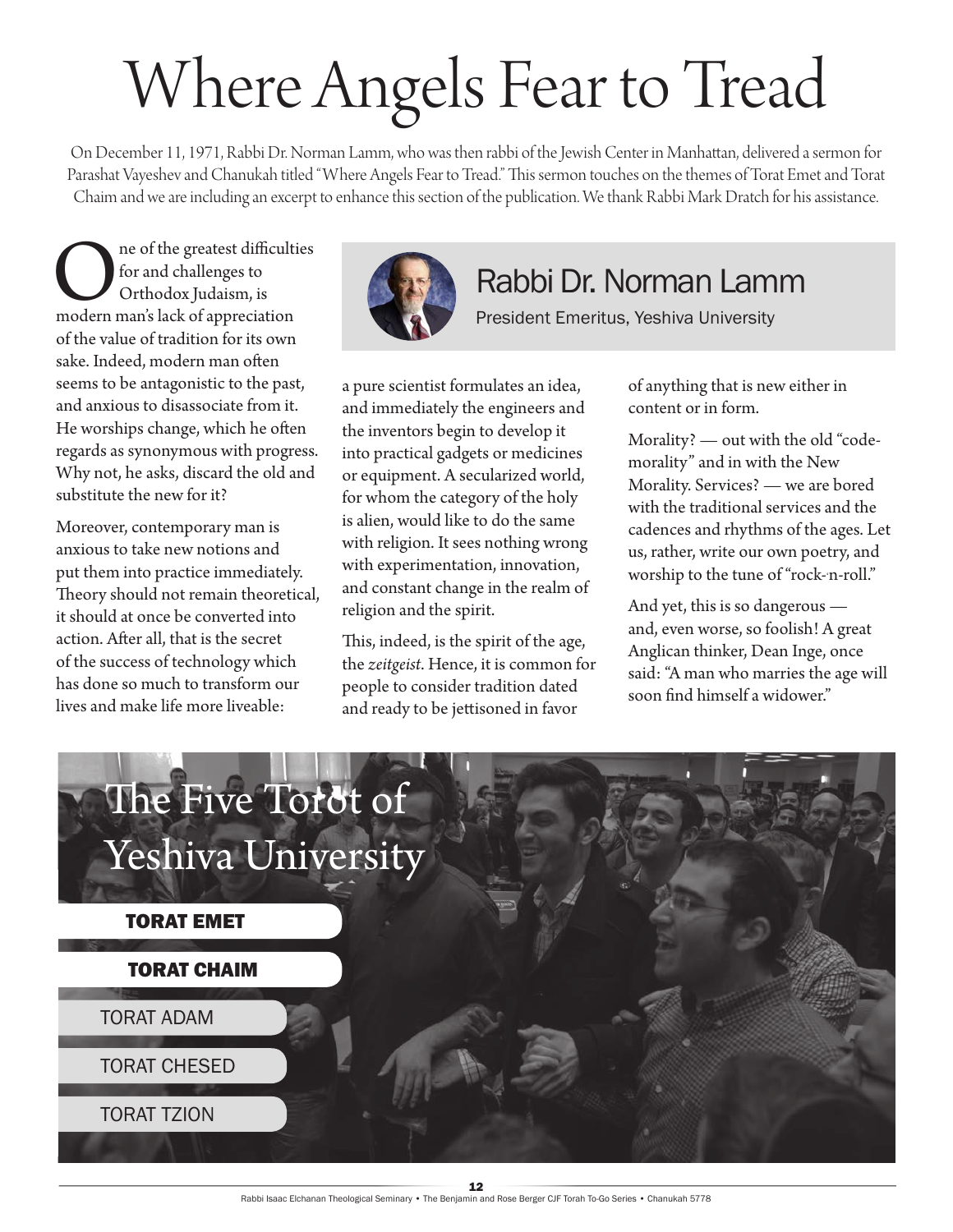The kernel of this idea may be found in symbolic form in the Haftorah we read this morning, from the Book of Amos. The Prophet tells us that one of the sins for which God will not forgive Israel is:

## עַל מִכְרַם בַּכֶּסֶף צַדִּיק וְאֵבְיוֹן בַּעֲבוּר נַעֲלַיִם. *On selling the righteous man for silver and the poor man for shoes.* **Amos 2:6**

In general, the Prophet is referring to a kind of treachery which allows us to subordinate human values to commercial values. More specifically, the Rabbis saw in this prophetic metaphor a reference in the selling of Joseph by his brothers — a theme which, together with the eating of the fruit of Tree of Knowledge and the dancing about the Golden Calf, is one of the archetypical sins in the Jewish historical consciousness. The brothers sold Joseph, who was a *tzaddik*, righteous, for silver. What of the reference to shoes? Here they tell us that the brothers took the 20 silver pieces which they received for Joseph and with them bought shoes for themselves. Hence, the prophet's warning against repeating the sin of "selling the righteous for silver and the oppressed for shoes."

But what is the significance of shoes, such that the prophet thought it necessary to recall this ancient crime? My grandfather tz"l explains the symbol as follows: in the days of old, when poverty was almost universal, people would use shoes only rarely, only for special occasions, such as walking long distances or, more important, for going places quickly. Otherwise, they would go barefoot. Hence, shoes are the symbol of quickness and impulsiveness. To go barefoot, to expose your feet to the pebbles and rocks and splinters,

is a symbol of the sensitive, the slow, and the deliberate. Shoes signify impetuosity, heavy-handedness as well as heavy-footedness, the mind following the body, thought trailing action. Thus, the brothers of Joseph may have been right in condemning Joseph, but they acted too speedily, too impatiently, they were peremptory and not deliberate when dealing with the survival and destiny of a human being, of their brother. The shoe is thus the emblem of those who rush in where angels fear to tread.

Don't trample the sacred. When approaching the holy, take your shoes off, exercise sensitivity and reverence, care and caution.

This symbol seems to be consistent throughout the Torah. Thus, when giving the Jews the commandment to observe the Passover while they were yet in Egypt, God tells them to wear their shoes — to spur them on, to get them out quickly, *b'chipazon*. Even more important, when Moses receives his revelation at the burning bush, the message of God to him is:

וַ יֹּאמֶר אַל תִּקְרַב הֲלֹם שַׁל נְעֲלֵיךָ מֵעַל רַגְלֵיךָ כִּי הַמַּקוֹם אֲשֶׁר אַתָּה עוֹמֵד עַלָיו אַדְמַת קֹדֵשׁ הּוא.

*… Remove your shoes from your feet, because the place on which you are standing is hallowed ground.* **Shemot 3:5**

Don't trample the sacred. When approaching the holy, take your shoes off, exercise sensitivity and reverence,

care and caution.

This was the fatal error of the Greeks which caused the rebellion which we celebrate on Chanukah. The revolution was not primarily a nationalistic assertion of Jewish independence as much as it was a reaction against the gross and stupid insensitivity of the Greeks in violating the religious feelings of the Judeans. We have learned to live without independence for a long time, but when the Greek-Syrians and the Hellenists insisted upon sacrificing to a pagan idol on the spot of the sacred Temple, at that time they were trampling with vulgar boots where angels fear to tread. The result was revolution and the rest of the Chanukah story.

I wish to make it clear that in advocating caution and deliberateness when dealing with matters of the greatest moment, I do not recommend paralysis or institutional inertia. I am pleading to remove shoes, not to plant one's feet in concrete. I am saying that with regard to the sacred, and *only* with regard to the sacred, we should adopt a responsible conservatism and not a stultifying and strangling reaction. Where Halakhah cannot he changed, it should not and must not. But even where it can, and when changed, even then — only when we are barefoot, with the greatest sensitivity towards the sancta and concerns of the past and keeping in mind the possible consequences for the future. Even sacred customs, important traditions, albeit that they do not have the sanction of Halakhah, must be approached with reverence and sensitivity. However, where we are not dealing with the sacred, with Halakhah, with important tradition